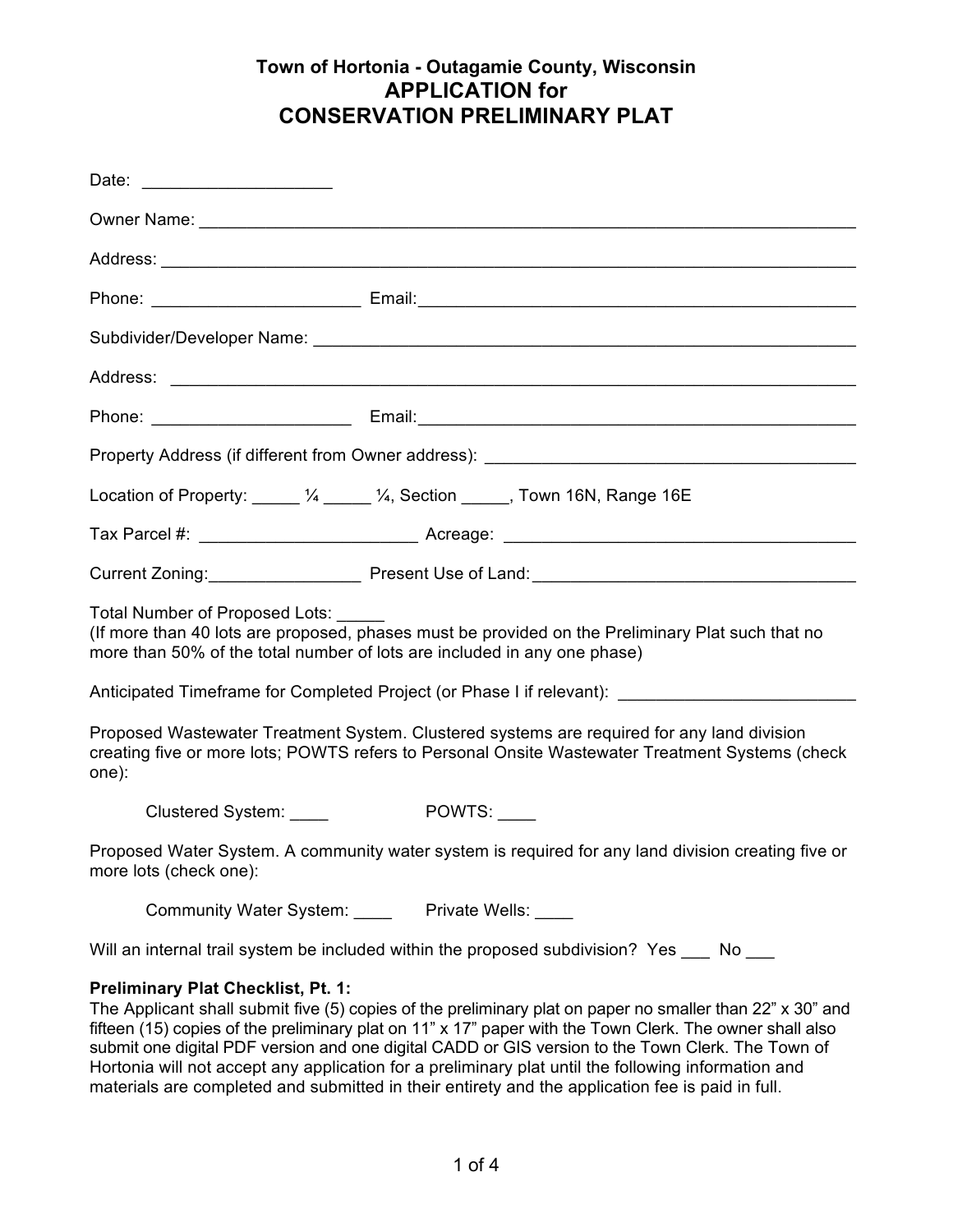|          | Prior Concept Plan Submittal:                                                                                                                                                                       | Date: __________________                                                                                                                                                                                                       |
|----------|-----------------------------------------------------------------------------------------------------------------------------------------------------------------------------------------------------|--------------------------------------------------------------------------------------------------------------------------------------------------------------------------------------------------------------------------------|
|          | Prior Concept Plan Meeting with Plan Commission:                                                                                                                                                    | Date: the contract of the contract of the contract of the contract of the contract of the contract of the contract of the contract of the contract of the contract of the contract of the contract of the contract of the cont |
|          | Preliminary Plat, including all of the following (please check):                                                                                                                                    |                                                                                                                                                                                                                                |
| ٠        |                                                                                                                                                                                                     |                                                                                                                                                                                                                                |
|          | A map of sufficient scale showing the boundaries of the property being considered<br>for division                                                                                                   |                                                                                                                                                                                                                                |
| ٠        | General parcel layout as proposed                                                                                                                                                                   |                                                                                                                                                                                                                                |
| ٠        | The proposed subdivision name. This name shall not duplicate the name of any Plat<br>previously recorded in Outagamie County. A subtitle of "County Plat" shall be<br>required for all County Plats |                                                                                                                                                                                                                                |
| ٠        | Owners name, along with Volume and Page of the instrument that shows title to the                                                                                                                   |                                                                                                                                                                                                                                |
|          | Platted area. The Volume and Page of the affected property may be shown on the<br>map, in the Surveyor's Certificate, on the Preliminary Plat, or in the Owner's<br>Certificate                     |                                                                                                                                                                                                                                |
| ٠        | Volume and Page or platted status (i.e. State or County Plat by name and parcel                                                                                                                     |                                                                                                                                                                                                                                |
|          | number, CSM by volume, page and parcel number) of adjoining lands                                                                                                                                   |                                                                                                                                                                                                                                |
| ٠        | Radius of all curves                                                                                                                                                                                |                                                                                                                                                                                                                                |
| ٠        | Proposed and existing road(s) showing road name and right angle width. Proposed                                                                                                                     |                                                                                                                                                                                                                                |
|          | and existing roads shall be dedicated as required in Article VIII of the Town of<br>Hortonia Subdivision Ordinance                                                                                  |                                                                                                                                                                                                                                |
| ٠        | Proposed trails, including trails private to the proposed development and, if                                                                                                                       |                                                                                                                                                                                                                                |
|          | applicable, trail segments to be potentially included within a community integrated<br>trail system                                                                                                 |                                                                                                                                                                                                                                |
| ٠        | Public areas to be dedicated, if any, and subsequently identified as "dedicated                                                                                                                     |                                                                                                                                                                                                                                |
|          | to the public"                                                                                                                                                                                      |                                                                                                                                                                                                                                |
| ٠        | Floodplain, wetland and shoreland boundaries. Source of the data shall be<br>Identified                                                                                                             |                                                                                                                                                                                                                                |
| ٠        | Locations of existing buildings, watercourses, drainage ditches, fences and any                                                                                                                     |                                                                                                                                                                                                                                |
|          | other pertinent features                                                                                                                                                                            |                                                                                                                                                                                                                                |
| п<br>٠   | Locations of proposed wastewater treatment systems<br>Locations of proposed community well or wells                                                                                                 |                                                                                                                                                                                                                                |
| ٠        | Locations and names of adjoining parks, cemeteries, subdivisions, ponds,                                                                                                                            |                                                                                                                                                                                                                                |
|          | streams, lakes, and flowages                                                                                                                                                                        |                                                                                                                                                                                                                                |
| ٠        | Any proposed lake or stream access or any proposed lake or stream improvement<br>or relocation                                                                                                      |                                                                                                                                                                                                                                |
| ٠        | The name and address of the surveyor and Owner placed on the face of the Plat                                                                                                                       |                                                                                                                                                                                                                                |
| ٠        | Report on Soil Borings and Percolation Tests. Locations of borings may be                                                                                                                           |                                                                                                                                                                                                                                |
|          | required to be shown on the face of the map                                                                                                                                                         |                                                                                                                                                                                                                                |
| ٠        | A general description of all property owned and controlled by the Owner contiguous                                                                                                                  |                                                                                                                                                                                                                                |
| ٠        | to the proposed land division<br>An area development plan for future use may be required if proposed development                                                                                    |                                                                                                                                                                                                                                |
|          | in some way affects adjoining lands                                                                                                                                                                 |                                                                                                                                                                                                                                |
| ٠        | Road name application must be submitted to the Plan Commission for approval for                                                                                                                     |                                                                                                                                                                                                                                |
| approval | any road names (i.e. new, extension, private etc) subject to County review and                                                                                                                      |                                                                                                                                                                                                                                |
| ٠        | Dimensions of all parcels, together with proposed parcel and block numbers                                                                                                                          |                                                                                                                                                                                                                                |
| ш        | Additional information that may be required under County, State, or Federal rules                                                                                                                   |                                                                                                                                                                                                                                |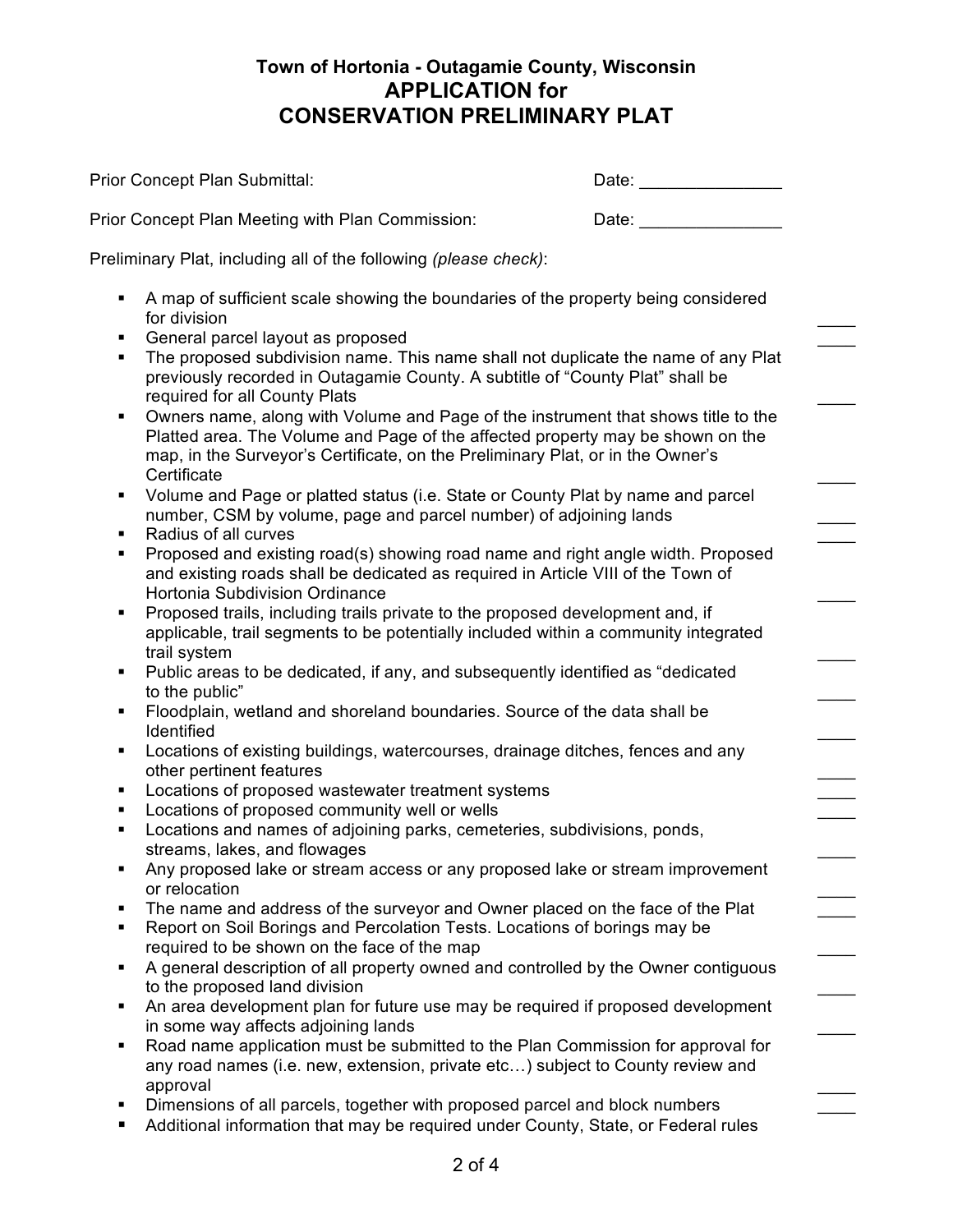and regulations

#### **Preliminary Plat Checklist, Pt. 2:**

(Please check 'Yes' or 'No' to the following questions. If 'Yes" indicate on the preliminary plat the location of the relevant item)

| Are there easements across the site?                  | Yes          | No.  |
|-------------------------------------------------------|--------------|------|
| Are there existing structures on the site?            | Yes          | No.  |
| Are there existing wells on the site?                 | Yes          | No.  |
| Is public water available?                            | Yes          | No   |
| Are there existing sewer/septic systems on the site?  | Yes          | No l |
| Is public sewer available?                            | Yes          | No l |
| Are there any other utilities on the site?            | Yes          | No l |
| Are there any other subdivisions adjoining the site?  | $Yes$ $\_\_$ | No l |
| Are there any parks or cemeteries adjoining the site? | Yes $\qquad$ | No l |
| Will there be areas dedicated to the public?          | Yes a        | No l |
| Will trails be included with the development?         | Yes          | No.  |
|                                                       |              |      |

#### **Preliminary Plat Checklist, Pt. 3:**

(Development Yield Standards. The following shall be completed and submitted with each application for a conservation subdivision preliminary plat)

Gross Tract Area GTA \_\_\_\_ acres (This shall be the total acreage of the property)

Calculate Primary Conservation Areas, as identified in Section 18.63(2) of the Town of Hortonia Subdivision Ordinance. This acreage shall be determined using the following criteria. The data supplied within this calculation shall be substantiated with sufficient plans and data.

| Land located within existing and proposes road rights-of-way    |            | acres |
|-----------------------------------------------------------------|------------|-------|
| Land located within existing and proposed utility rights-of-way |            | acres |
| Land located within floodplain                                  |            | acres |
| Land located within environmentally significant areas           |            | acres |
| Land located within wetlands                                    |            | acres |
| Land having slopes of 12% or greater                            |            | acres |
|                                                                 | <b>PCA</b> | acres |
| Adjusted Tract Area<br>(This shall equal the GTA minus the PCA) | ATA        | acres |
| <b>Maximum Permitted Dwelling Units</b>                         | <b>PDU</b> |       |

(This shall equal the ATA divided by minimum lot size in zoning district)

Calculate Secondary Conservation Areas, as identified in Section 18.63(4) of the Town of Hortonia Subdivision Ordinance. This acreage shall be determined using the following criteria. The data supplied within this calculation shall be substantiated with sufficient plans and data.

• Stream corridors within one-hundred (100) feet of the ordinary high-water mark